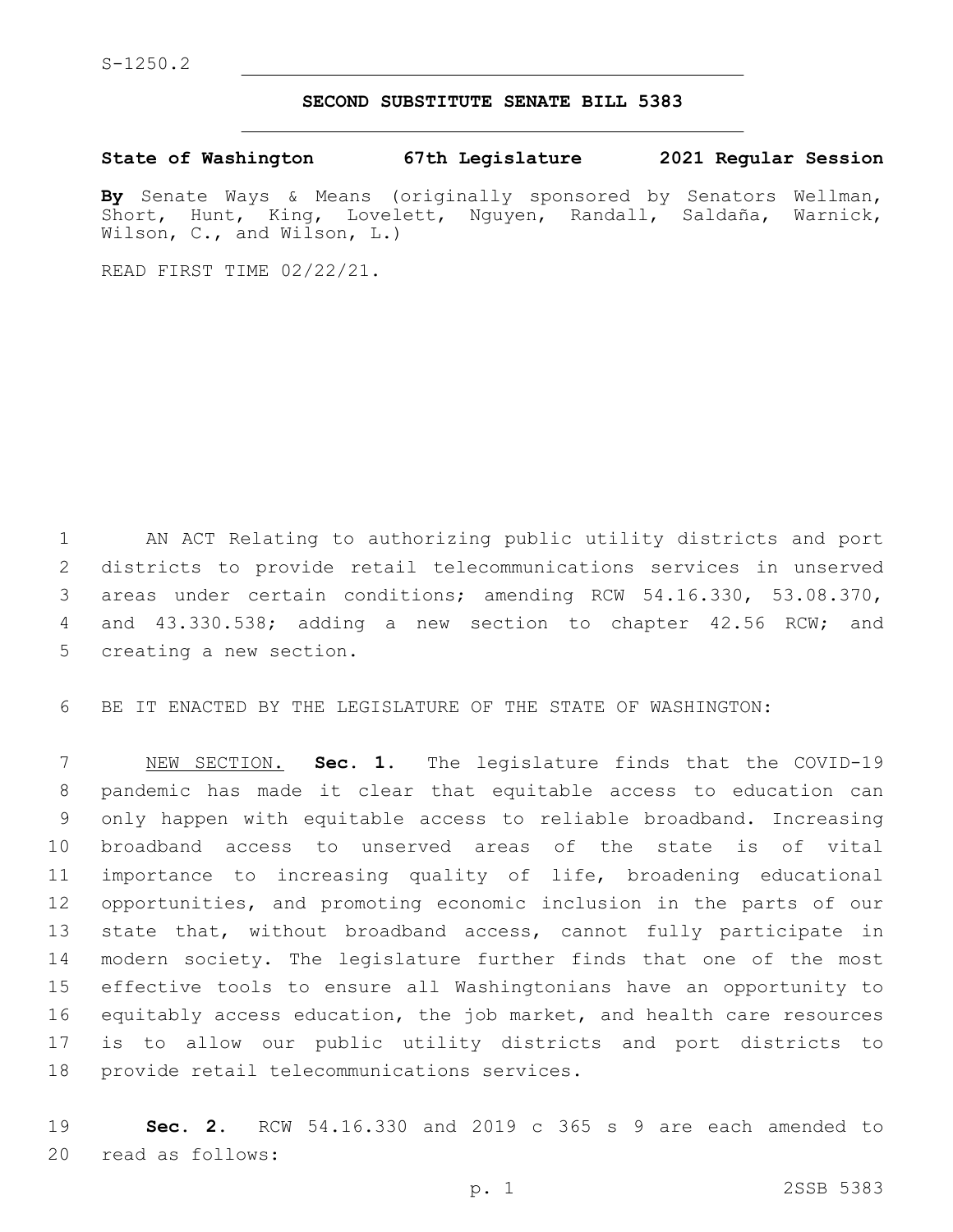(1)(a) A public utility district in existence on June 8, 2000, may construct, purchase, acquire, develop, finance, lease, license, handle, provide, add to, contract for, interconnect, alter, improve, repair, operate, and maintain any telecommunications facilities within or without the district's limits for the following purposes:

(i) For the district's internal telecommunications needs; and

 (ii) For the provision of wholesale telecommunications services within the district and by contract with another public utility district, or to an area currently served with electrical service in 10 an adjoining county.

11 (b) Except as provided in subsections (8) and (10) of this section, nothing in this section shall be construed to authorize public utility districts to provide telecommunications services to 14 end users.

 (2) A public utility district providing wholesale or retail 16 telecommunications services shall ensure that rates, terms, and conditions for such services are not unduly or unreasonably discriminatory or preferential. Rates, terms, and conditions are discriminatory or preferential when a public utility district offering rates, terms, and conditions to an entity for wholesale or retail telecommunications services does not offer substantially similar rates, terms, and conditions to all other entities seeking 23 substantially similar services.

 (3) A public utility district providing wholesale or retail 25 telecommunications services shall not be required to, but may, establish a separate utility system or function for such purpose. In either case, a public utility district providing wholesale or retail telecommunications services shall separately account for any revenues and expenditures for those services according to standards established by the state auditor pursuant to its authority in chapter 43.09 RCW and consistent with the provisions of this title. Any revenues received from the provision of wholesale or retail telecommunications services must be dedicated to costs incurred to build and maintain any telecommunications facilities constructed, installed, or acquired to provide such services, including payments on debt issued to finance such services, until such time as any bonds or other financing instruments executed after June 8, 2000, and used to finance such telecommunications facilities are discharged or 39 retired.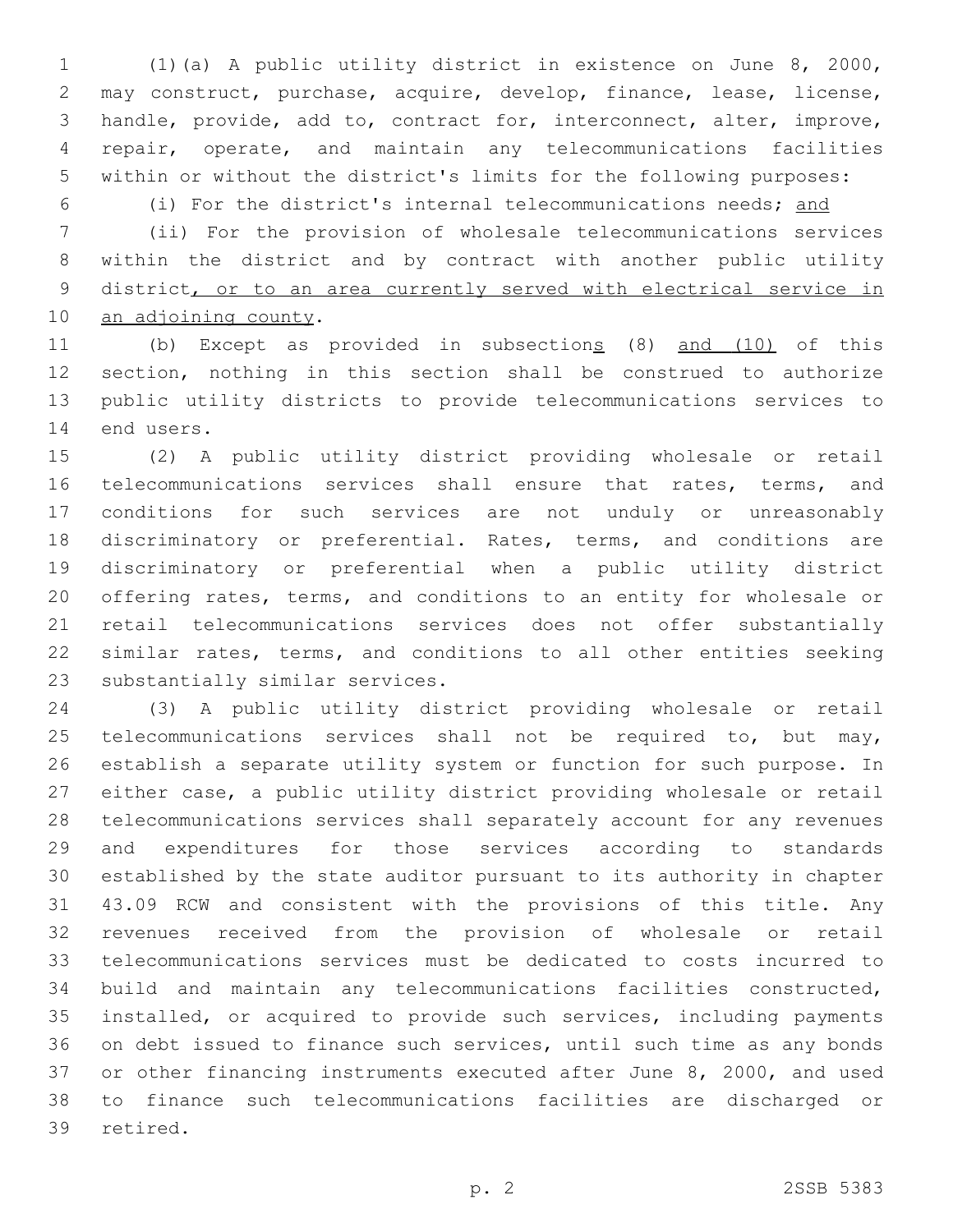(4) When a public utility district provides wholesale or retail telecommunications services, all telecommunications services rendered to the district for the district's internal telecommunications needs shall be allocated or charged at its true and full value. A public utility district may not charge its nontelecommunications operations rates that are preferential or discriminatory compared to those it charges entities purchasing wholesale or retail telecommunications 8 services.

 (5) If a person or entity receiving retail telecommunications services from a public utility district under this section has a complaint regarding the reasonableness of the rates, terms, conditions, or services provided, the person or entity may file a 13 complaint with the district commission.

 (6) A public utility district shall not exercise powers of eminent domain to acquire telecommunications facilities or contractual rights held by any other person or entity to 17 telecommunications facilities.

 (7) Except as otherwise specifically provided, a public utility district may exercise any of the powers granted to it under this title and other applicable laws in carrying out the powers authorized under this section. Nothing in chapter 81, Laws of 2000 limits any existing authority of a public utility district under this title.

 (8)(a) If an internet service provider operating on telecommunications facilities of a public utility district that provides wholesale telecommunications services but does not provide retail telecommunications services, ceases to provide access to the internet to its end-use customers, and no other retail service providers are willing to provide service, the public utility district may provide retail telecommunications services to the end-use customers of the defunct internet service provider in order for end- use customers to maintain access to the internet until a replacement internet service provider is, or providers are, in operation.

 (b) Within thirty days of an internet service provider ceasing to provide access to the internet, the public utility district must initiate a process to find a replacement internet service provider or providers to resume providing access to the internet using telecommunications facilities of a public utility district.

 (c) For a maximum period of five months, following initiation of the process begun in (b) of this section, or, if earlier than five months, until a replacement internet service provider is, or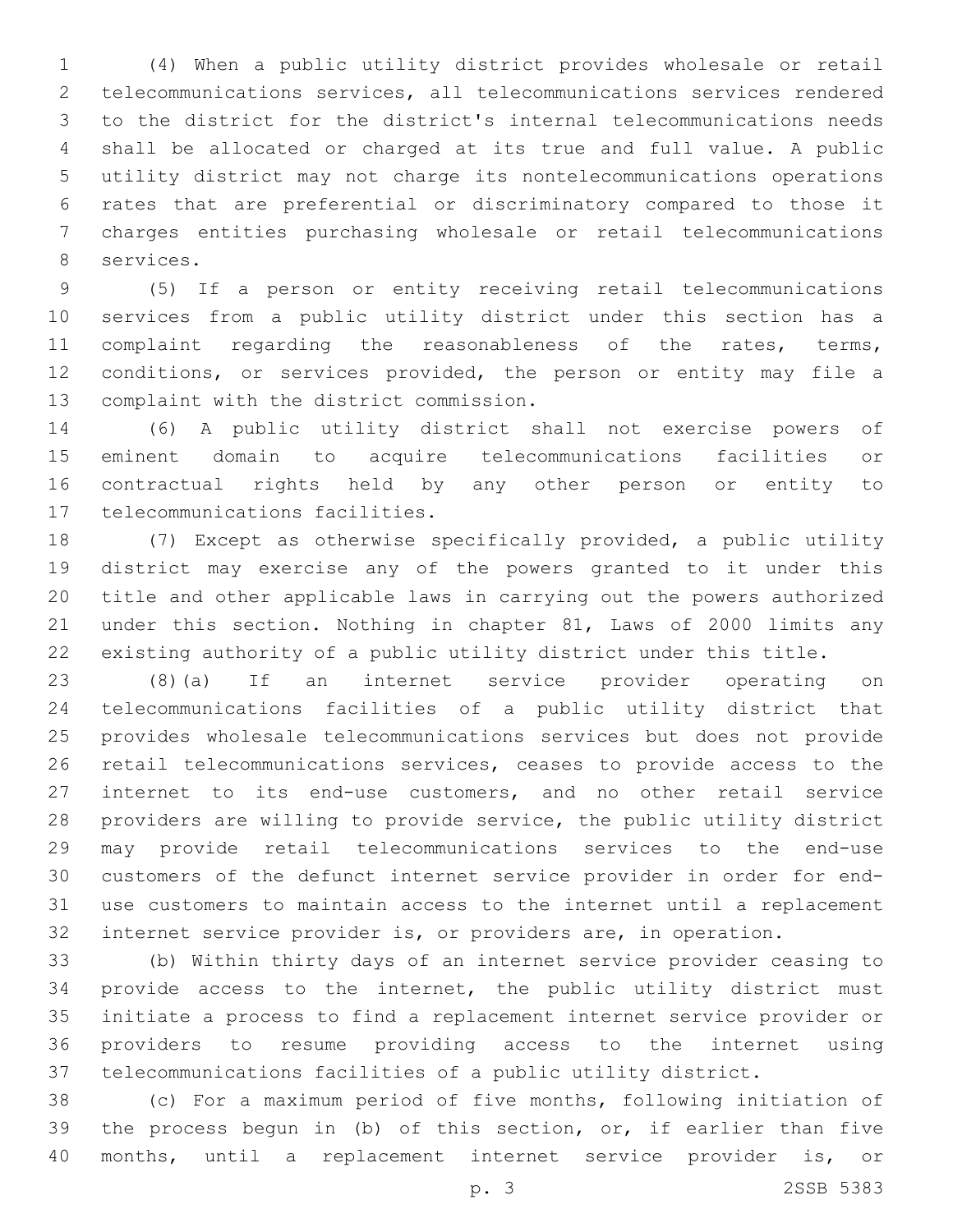providers are, in operation, the district commission may establish a rate for providing access to the internet and charge customers to cover expenses necessary to provide access to the internet.

 (9) The tax treatment of the retail telecommunications services provided by a public utility district to the end-use customers during the period specified in subsection (8) of this section must be the same as if those retail telecommunications services were provided by 8 the defunct internet service provider.

 (10)(a) A public utility district may provide retail telecommunications services to an end user in an unserved area if the public utility district receives notice from the governor's statewide broadband office, established in RCW 43.330.532, that an existing service provider has not submitted an objection and a broadband 14 service plan required in this subsection for the same project area. Prior to beginning a project to provide retail telecommunications 16 services in this subsection, a public utility district must notify 17 the governor's statewide broadband office of its intent to provide such services and post a notice of intent on its public website. The governor's statewide broadband office must post notices received from a public utility district pursuant to this subsection on its public website.

 (b)(i) Any existing service provider providing broadband services within the proposed project area may, within 30 days of the posting 24 of the notice of intent under (a) of this subsection, submit the 25 following in writing to the governor's statewide broadband office:

 (A) A letter certifying by affidavit that the project would result in overbuild, meaning that the objecting service provider 28 currently provides, has begun construction to provide, or can demonstrate that it obligated resources towards the completion of a feasibility study before the public utility district provided notice of intent under (a) of this subsection to begin construction within six months for broadband service to end users in the proposed project area with speeds of at least 100 megabits per second download and 20 megabits per second upload; and

 (B) If an existing service provider intends to prevent overbuild as provided in (b)(i)(A) of this subsection, then the existing service provider must submit a broadband service plan to the governor's statewide broadband office. The broadband service plan must, at a minimum, demonstrate that the existing service provider currently provides broadband service to end users within the unserved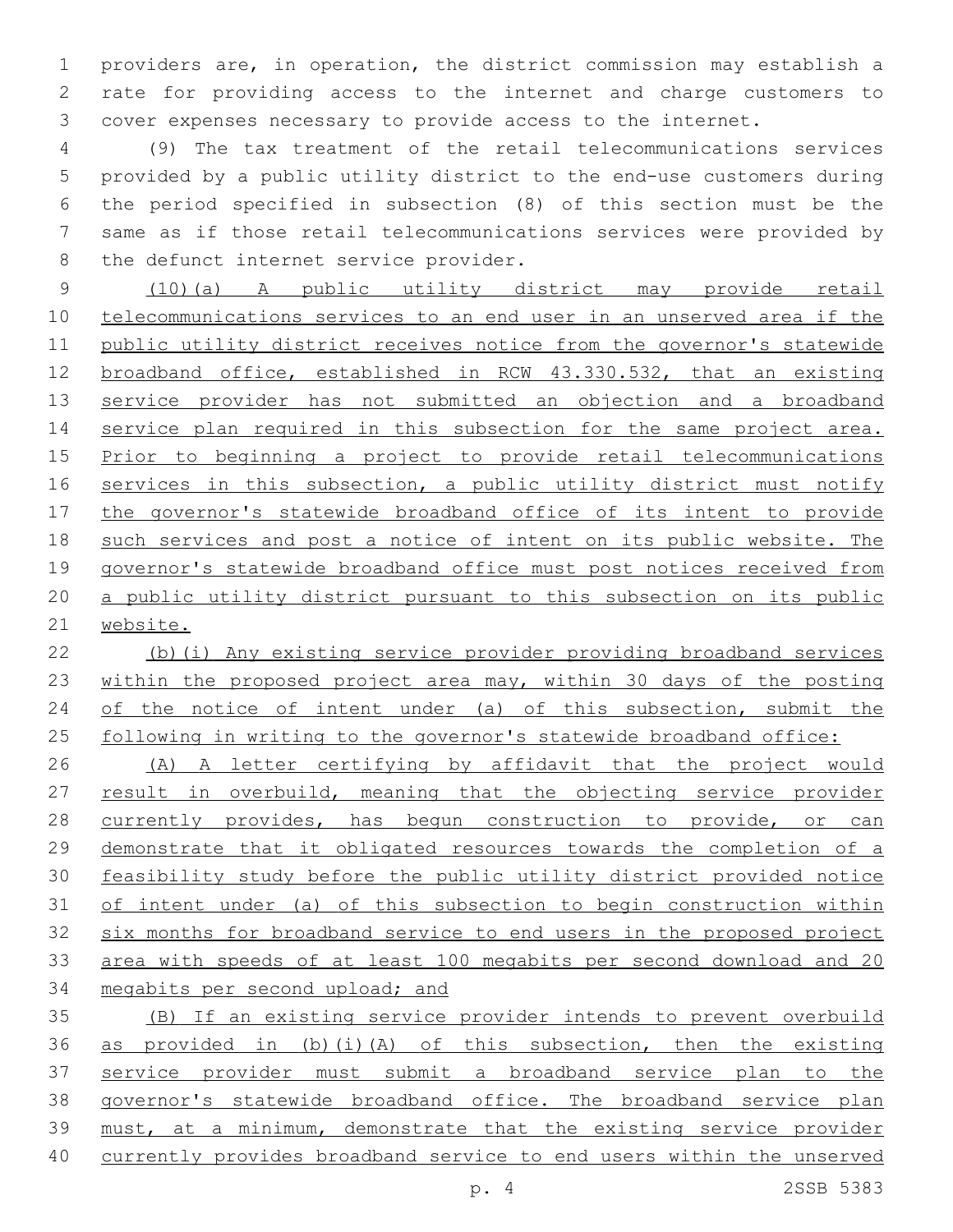area at speeds equal to or greater than the speed goals contained in RCW 43.330.536(1) and outline how the existing service provider 3 intends to provide and sustain broadband service to end users with speeds of at least 100 megabits per second download and 20 megabits 5 per second upload within six months. (ii) The governor's statewide broadband office may require an

 existing service provider to disclose additional information pursuant to (b)(i)(B) of this subsection to validate the authenticity of claims issued by an objecting provider. A broadband service plan is confidential and exempt from public inspection and copying under chapter 42.56 RCW.

 (c) No later than 30 days after submitting information to the 13 governor's statewide broadband office under (b) of this subsection, 14 the governor's statewide broadband office must notify the public utility district of one of the following:

 (i) An existing service provider did not submit the letter and broadband service plan under (b) of this subsection and the public utility district may pursue the proposed project in the unserved area; or

 (ii) An existing service provider did submit the letter and 21 broadband service plan under (b) of this subsection. The parties may elect to enter into mediation to explore options for providing broadband services in the unserved area. Mediation must be completed within 30 days or a date agreed to by all parties.

25 (d) If an existing service provider that raised an objection does not fulfill its commitment within six months for reasons deemed by the governor's statewide broadband office as not outside the existing service provider's control, the governor's statewide broadband office must notify the affected public utility district that the existing service provider has not fulfilled its commitment and grant permission to the public utility district to commence work on the project. The service provider that did not fulfill its commitment is prohibited from objecting to proposed projects posted on the governor's statewide broadband office under (a) of this subsection for the next 18 months.

 (e) A public utility district providing retail telecommunications services under this subsection must operate an open access network.

 (f) This section does not apply to retail internet services provided by a public utility district under RCW 54.16.420.

(g) For the purposes of this subsection: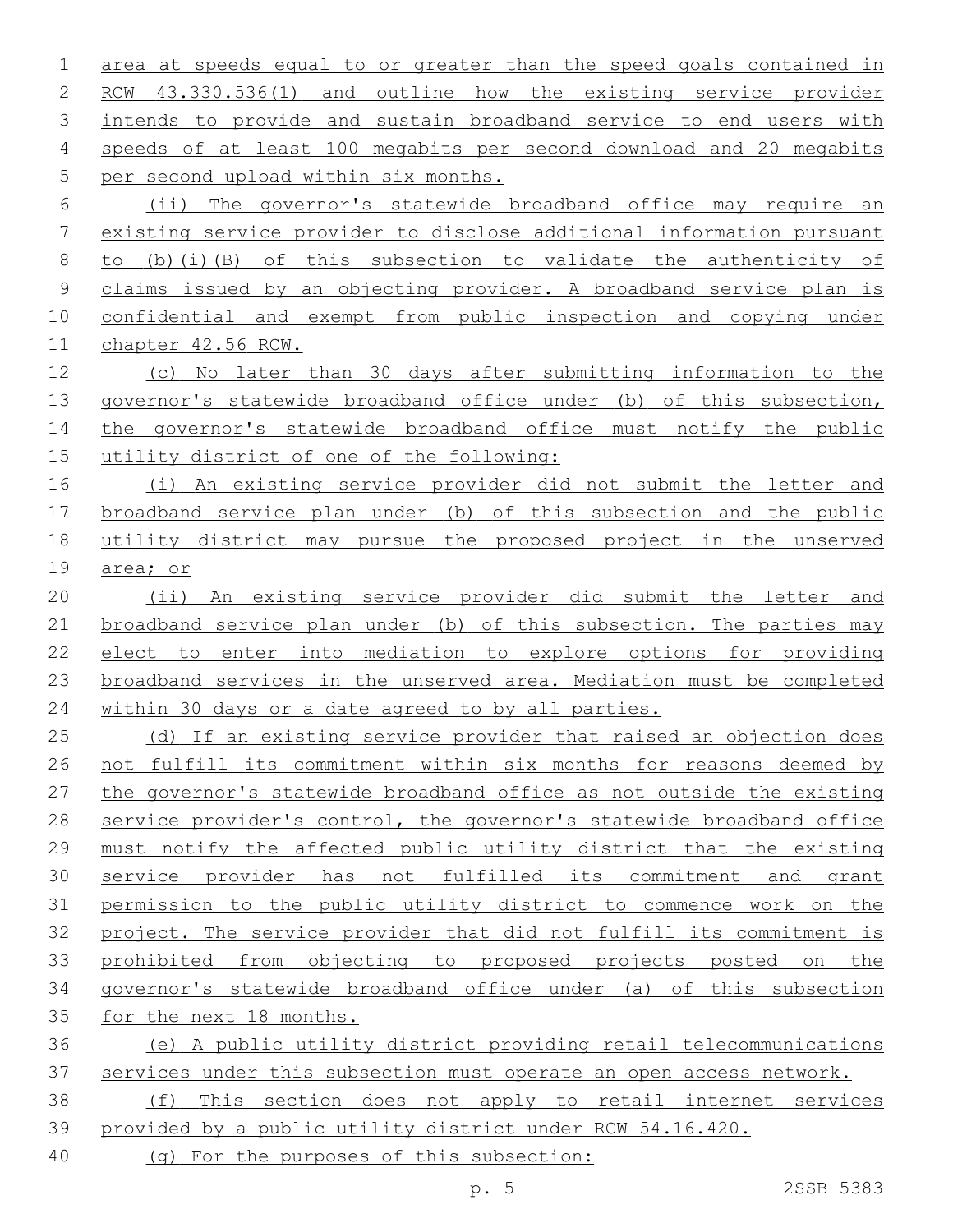(i) "Broadband service" has the same meaning as defined in RCW 43.330.530.

 (ii) "Open access network" means a network that, during the useful life of the infrastructure, ensures service providers may use network services and facilities at rates, terms, and conditions that are not discriminatory or preferential between providers, and employs accountable interconnection arrangements published and available publicly.

 (iii) "Unserved areas" has the same meaning as defined in RCW 43.330.530.

 **Sec. 3.** RCW 53.08.370 and 2019 c 365 s 10 are each amended to 12 read as follows:

 (1) A port district in existence on June 8, 2000, may construct, purchase, acquire, develop, finance, lease, license, handle, provide, 15 add to, contract for, interconnect, alter, improve, repair, operate, and maintain any telecommunications facilities within or without the 17 district's limits for the following purposes:

18 (a) For the district's own use; and

 (b) For the provision of wholesale telecommunications services 20 within or without the district's limits. ((Nothing)) Except as provided in subsection (10) of this section, nothing in this subsection shall be construed to authorize port districts to provide 23 telecommunications services to end users.

 (2) Except as provided in subsection (9) of this section, a port district providing wholesale telecommunications services under this section shall ensure that rates, terms, and conditions for such services are not unduly or unreasonably discriminatory or preferential. Rates, terms, and conditions are discriminatory or 29 preferential when a port district offering such rates, terms, and conditions to an entity for wholesale telecommunications services does not offer substantially similar rates, terms, and conditions to all other entities seeking substantially similar services.

 (3) When a port district establishes a separate utility function for the provision of wholesale telecommunications services, it shall account for any and all revenues and expenditures related to its wholesale telecommunications facilities and services separately from revenues and expenditures related to its internal telecommunications operations. Any revenues received from the provision of wholesale telecommunications services must be dedicated to the utility function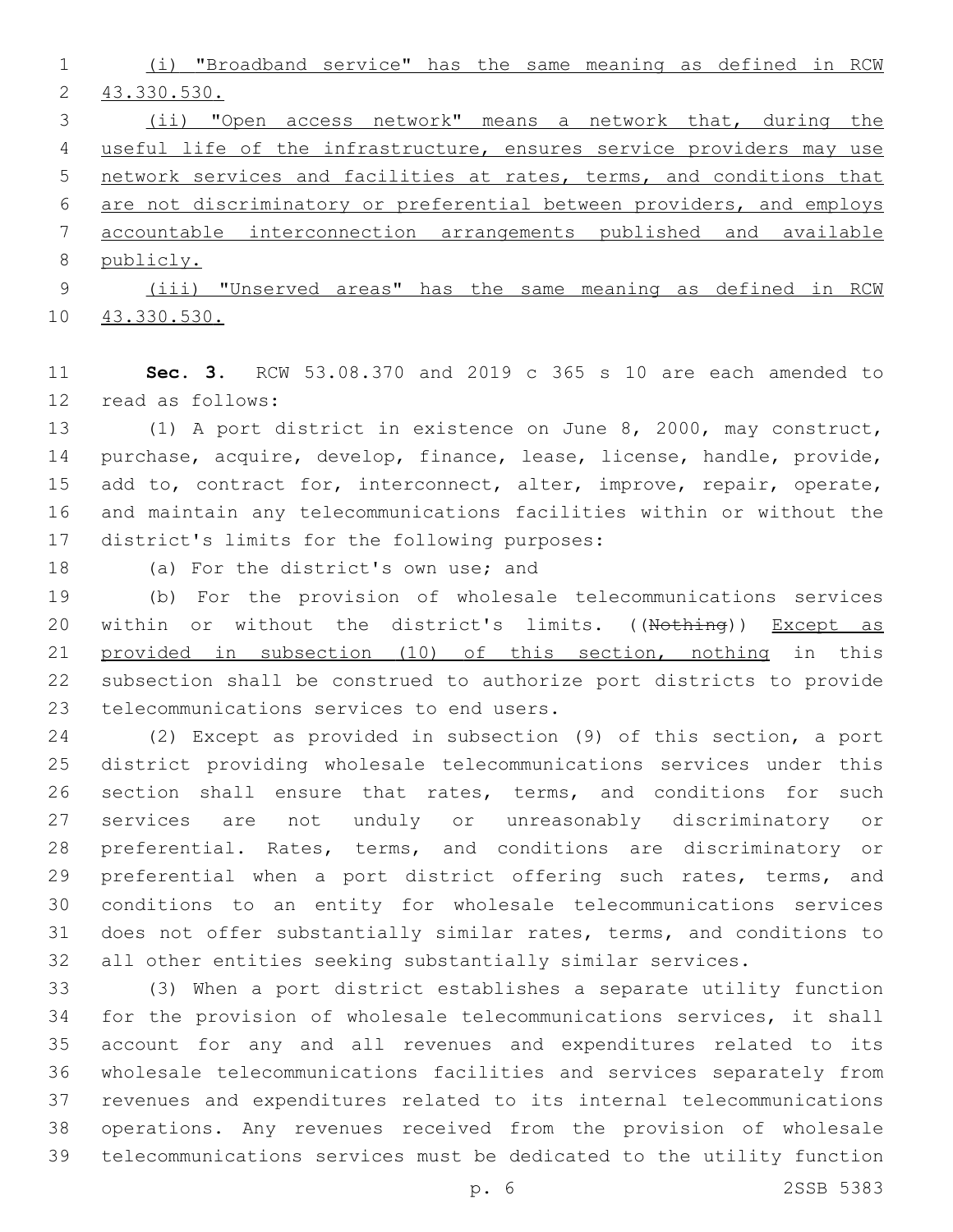that includes the provision of wholesale telecommunications services for costs incurred to build and maintain the telecommunications facilities until such time as any bonds or other financing instruments executed after June 8, 2000, and used to finance the telecommunications facilities are discharged or retired.

 (4) When a port district establishes a separate utility function for the provision of wholesale telecommunications services, all telecommunications services rendered by the separate function to the district for the district's internal telecommunications needs shall be charged at its true and full value. A port district may not charge its nontelecommunications operations rates that are preferential or discriminatory compared to those it charges entities purchasing 13 wholesale telecommunications services.

 (5) A port district shall not exercise powers of eminent domain to acquire telecommunications facilities or contractual rights held by any other person or entity to telecommunications facilities.

 (6) Except as otherwise specifically provided, a port district may exercise any of the powers granted to it under this title and other applicable laws in carrying out the powers authorized under this section. Nothing in chapter 81, Laws of 2000 limits any existing 21 authority of a port district under this title.

 (7) A port district that has not exercised the authorities provided in this section prior to June 7, 2018, must develop a business case plan before exercising the authorities provided in this section. The port district must procure an independent qualified consultant to review the business case plan, including the use of public funds in the provision of wholesale telecommunications services. Any recommendations or adjustments to the business case plan made during third-party review must be received and either rejected or accepted by the port commission in an open meeting.

 (8) A port district with telecommunications facilities for use in the provision of wholesale telecommunications in accordance with subsection (1)(b) of this section may be subject to local leasehold 34 excise taxes under RCW 82.29A.040.

 (9)(a) A port district under this section may select a telecommunications company to operate all or a portion of the port 37 district's telecommunications facilities.

 (b) For the purposes of this section "telecommunications company" means any for-profit entity owned by investors that sells 40 telecommunications services to end users.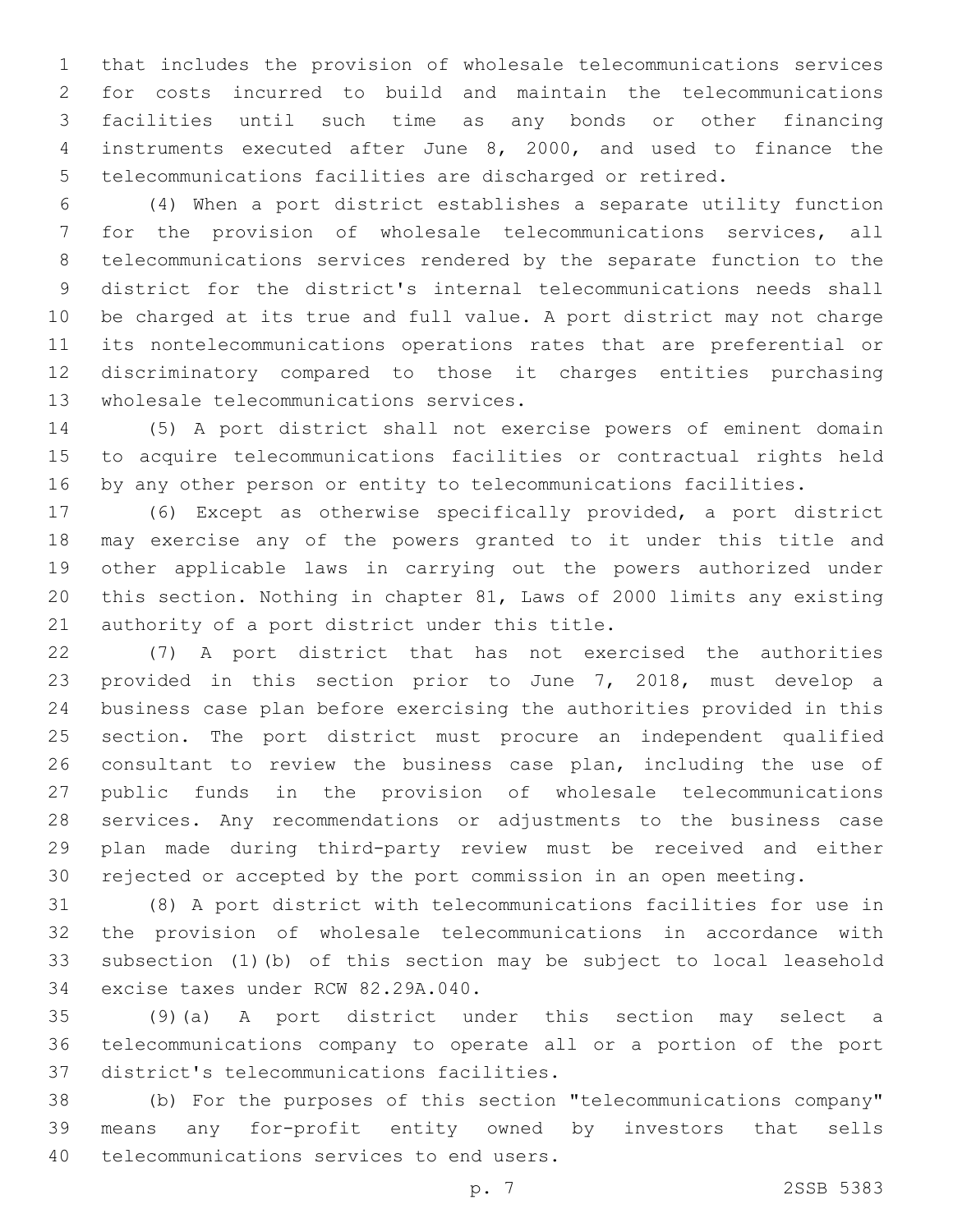(c) Nothing in this subsection (9) is intended to limit or otherwise restrict any other authority provided by law.

 (10)(a) A port district may provide retail telecommunications services to an end user in an unserved area if the port district receives notice from the governor's statewide broadband office, established in RCW 43.330.532, that an existing service provider has not submitted an objection and a broadband service plan required in 8 this subsection for the same project area. Prior to beginning a project to provide retail telecommunications services in this subsection, a port district must notify the governor's statewide broadband office of its intent to provide such services and post a notice of intent on its public website. The governor's statewide broadband office must post notices received from a port district pursuant to this subsection on its public website.

 (b)(i) Any existing service provider providing broadband services within the proposed project area may, within 30 days of the posting of the notice of intent under (a) of this subsection, submit the following in writing to the governor's statewide broadband office:

 (A) A letter certifying by affidavit that the project would 20 result in overbuild, meaning that the objecting service provider 21 currently provides, has begun construction to provide, or can demonstrate that it obligated resources towards the completion of a feasibility study before the port district provided notice of intent under (a) of this subsection to begin construction within six months for broadband service to end users in the proposed project area with speeds of at least 100 megabits per second download and 20 megabits per second upload; and

 (B) If an existing service provider intends to prevent overbuild as provided in (b)(i)(A) of this subsection, then the existing service provider must submit a broadband service plan to the governor's statewide broadband office. The broadband service plan must, at a minimum, demonstrate that the existing service provider currently provides broadband service to end users within the unserved area at speeds equal to or greater than the speed goals contained in RCW 43.330.536(1) and outline how the existing service provider intends to provide and sustain broadband service to end users with speeds of at least 100 megabits per second download and 20 megabits per second upload within six months.

 (ii) The governor's statewide broadband office may require an existing service provider to disclose additional information pursuant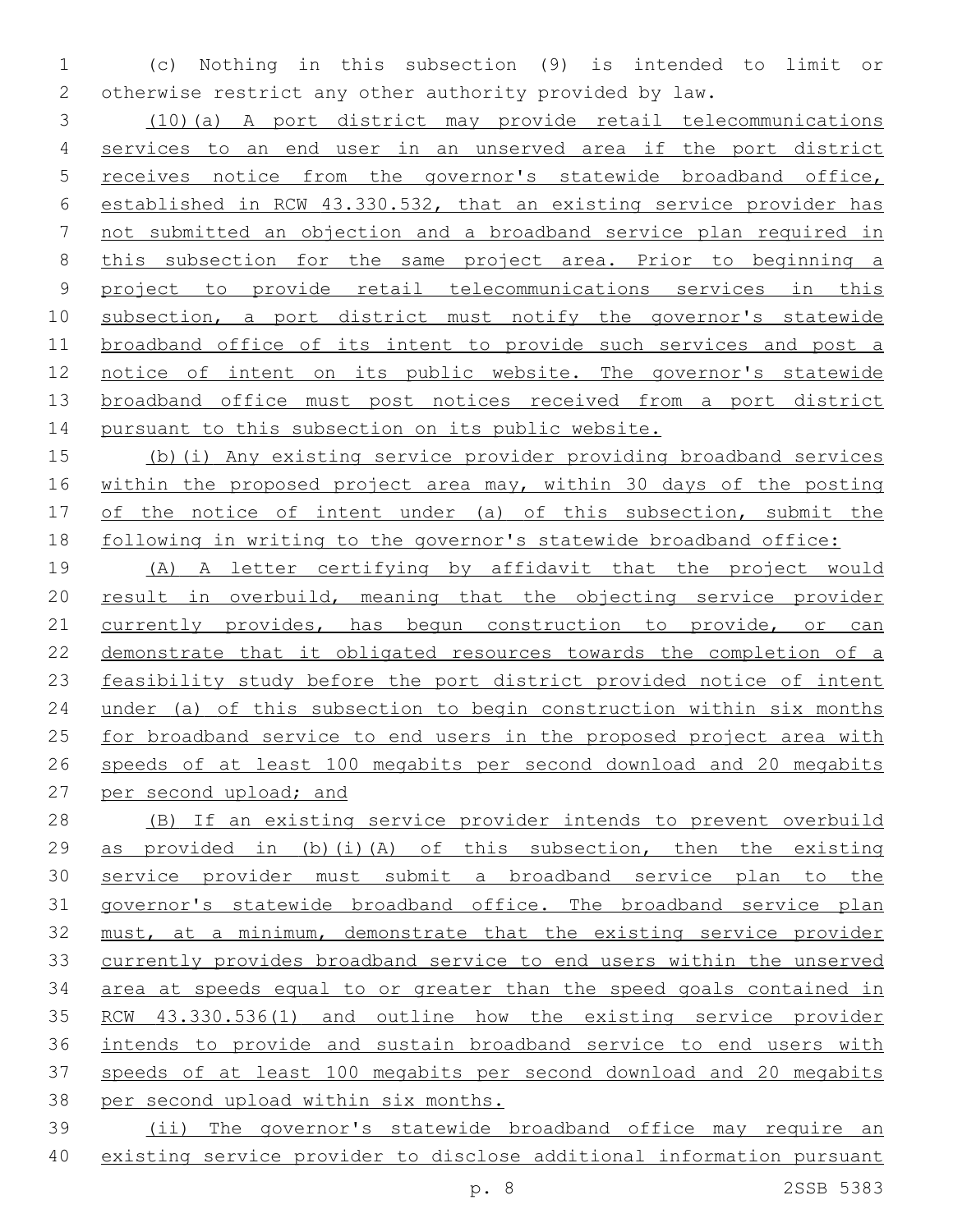to (b)(i)(B) of this subsection to validate the authenticity of 2 claims issued by an objecting provider. A broadband service plan is confidential and exempt from public inspection and copying under chapter 42.56 RCW.4

 (c) No later than 30 days after submitting information to the governor's statewide broadband office under (b) of this subsection, the governor's statewide broadband office must notify the port district of one of the following:

 (i) An existing service provider did not submit the letter and 10 broadband service plan under (b) of this subsection, and the port 11 district may pursue the proposed project in the unserved area; or

 (ii) An existing service provider did submit the letter and 13 broadband service plan under (b) of this subsection. The parties may elect to enter into mediation to explore options for providing broadband services in the unserved area. Mediation must be completed within 30 days or a date agreed to by all parties.

 (d) If an existing service provider who raised an objection does not fulfill its commitment within six months for reasons deemed by the governor's statewide broadband office as not outside the existing service provider's control, the governor's statewide broadband office must notify the affected port district that the existing service provider has not fulfilled its commitment and grant permission to the port district to commence work on the project. The service provider that did not fulfill its commitment is prohibited from objecting to proposed projects posted on the governor's statewide broadband office under (a) of this subsection for the next 18 months.

 (e) A port district providing retail telecommunications services under this subsection must operate an open access network.

(f) For the purposes of this subsection:

 (i) "Broadband service" has the same meaning as defined in RCW 43.330.530.

 (ii) "Open access network" means a network that, during the useful life of the infrastructure, ensures service providers may use network services and facilities at rates, terms, and conditions that are not discriminatory or preferential between providers, and employs accountable interconnection arrangements published and available publicly.

 (iii) "Unserved areas" has the same meaning as defined in RCW 43.330.530.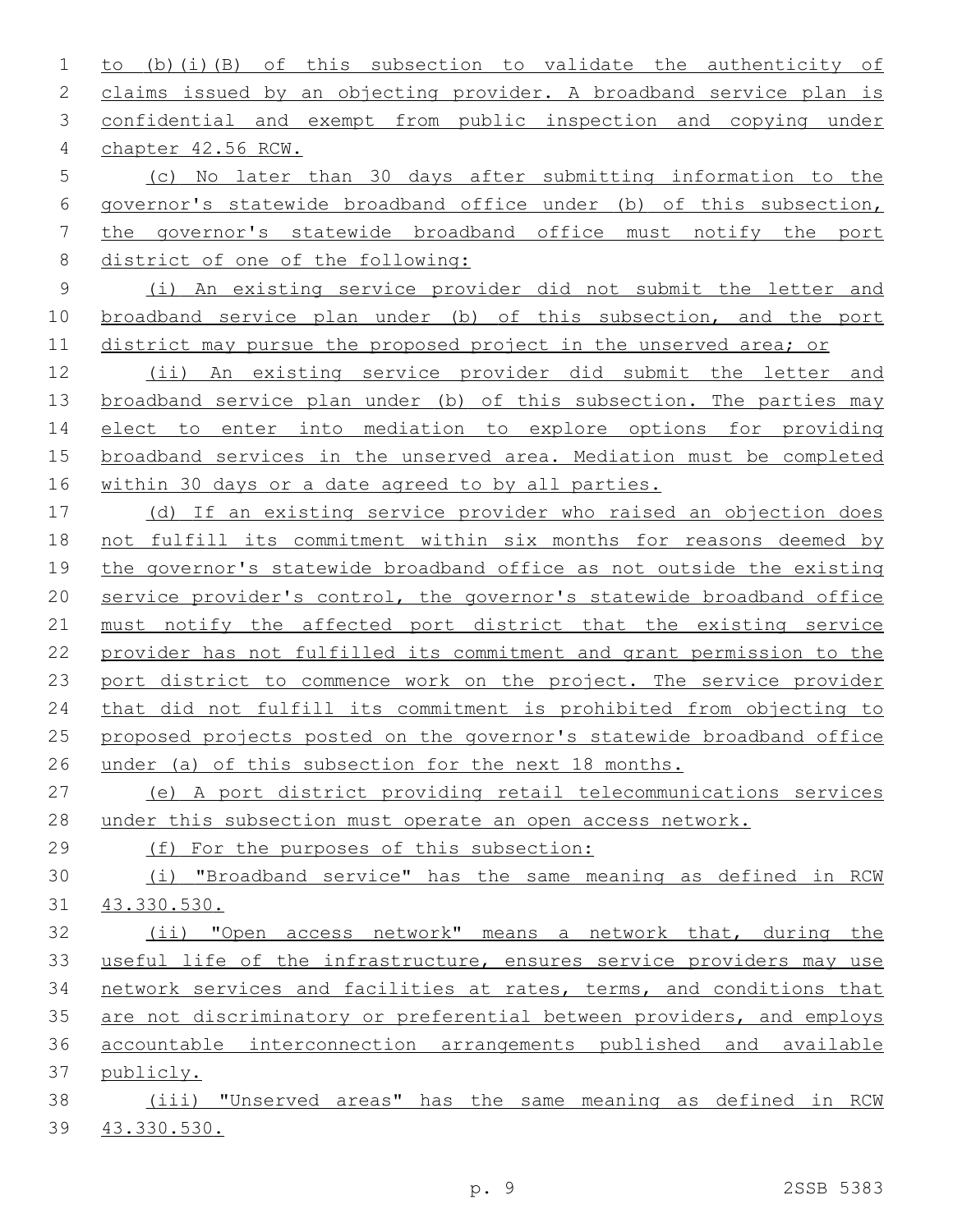**Sec. 4.** RCW 43.330.538 and 2019 c 365 s 6 are each amended to 2 read as follows:

 (1)(a) Beginning January 1, 2021, and biennially thereafter, the office shall report to the legislative committees with jurisdiction over broadband policy and finance on the office's activities during 6 the previous two years.

7  $((2+))$  (b) The report must, at a minimum, contain:

8  $((+a))$   $(i)$  An analysis of the current availability and use of broadband, including average broadband speeds, within the state;

10 (((b))) (ii) Information gathered from schools, libraries, hospitals, and public safety facilities across the state, determining the actual speed and capacity of broadband currently in use and the need, if any, for increases in speed and capacity to meet current or 14 anticipated needs;

 (( $\left(\frac{1}{1}, \frac{1}{1}\right)$  (iii) An overview of incumbent broadband infrastructure 16 within the state;

17 (((d))) (iv) A summary of the office's activities in coordinating broadband infrastructure development with the public works board, including a summary of funds awarded under RCW 43.155.160;

20 (((e)) (v) Suggested policies, incentives, and legislation designed to accelerate the achievement of the goals under RCW 22 43.330.536; and

23  $((\text{#}))$   $(vi)$  Any proposed legislative and policy initiatives.

 (2)(a) By December 31, 2023, the office must submit a report to 25 the governor and the appropriate committees of the legislature regarding the provision of retail telecommunications services to unserved areas by public utility districts and port districts as provided in RCW 54.16.330(10) and 53.08.370(10).

(b) The report must, at a minimum, contain:

 (i) The number of public utility districts and port districts providing retail telecommunications services in an unserved area authorized in RCW 54.16.330(10) and 53.08.370(10);

 (ii) The number of and which existing service providers submitted plans and objected to a public utility district or port district from providing retail telecommunications services pursuant to RCW 54.16.330(10)(a) and 53.08.370(10)(a);

 (iii) The number of and which existing service providers filed a certified affidavit claiming overbuild by a public utility district or port district pursuant to RCW 54.16.330(10)(b)(i) and 53.08.370(10)(b)(i);